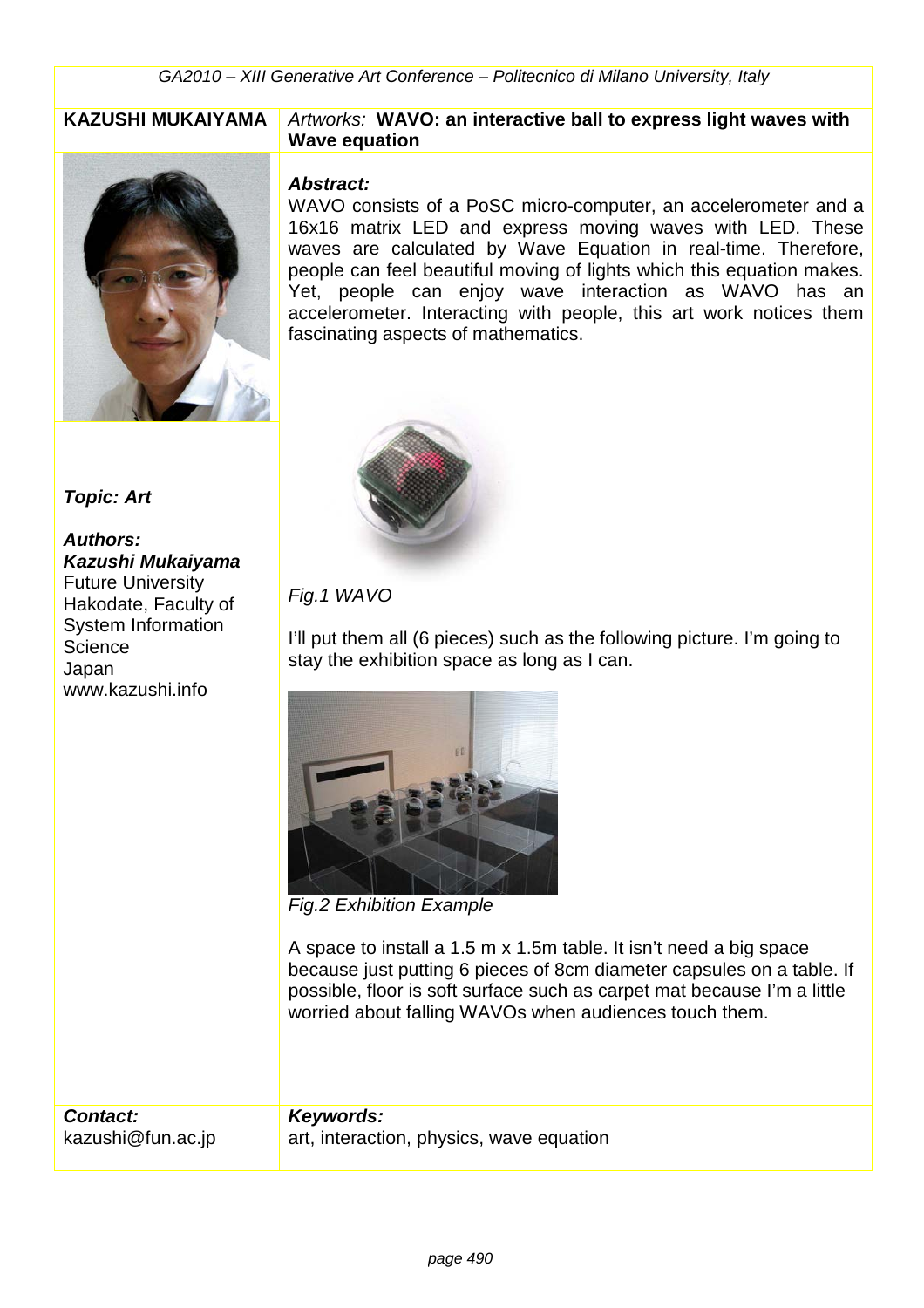# **WAVO: an interactive ball to express light waves with Wave equation**

#### **Kazushi Mukaiyama, PhD in Media Art**

*Faculty of System Information Science, Future University Hakodate, Japan www.kazushi.info e-mail: kazushi@fun.ac.jp*

#### **Abstract**

WAVO is an interactive ball to display a wave with LED touching by audiences. Wave is calculated with Wave Equation. This pieces had already been shown in many places. And not only ordinal people but also a mathematician gave a comment. As the result, mathematic visualization is important to see equations work certainly. Additionally, making mathematics as art has an advantage to show ideal phenomena of equation to ordinal people effectively.

# **1. Introduction**

WAVO is an interactive ball to display a wave with LED touching by audiences. Wave is calculated with Wave Equation.(Fig.1) It consists of a PSoC micro-computer (CY8C29466), a 16x16 matrix LED (C-2AA0SRD), an accelerometer (KMX52-1050), a 4-16 line decoder (74HC154), 330 Ohm resisters, a 5 voltage 3-Terminal regulator and a switch. All parts are on two stack circuit boards. A matrix LED is put on the upper board. The other parts are put on the lower. And, there is a 9 voltage cell battery at the bottom. This battery acts a role of the weight, so that WAVO swings like a pendulum when an audience pushes it on a table. In a 16x16 matrix LED the anode common side (row) is controlled in PWM connected to a PSoC micro-computer, and the cathode common side (column) is connected though a 4-16 line decoder for dynamic drive blinking. The LED can display 16x16=256pixels, 32 steps of brightness updating 30 frames per second. The colour is red only because there was no other matrix LED in this proper size except it. An accelerometer which gets an audience's action is connected to a PSoC micro-computer. A clear sphere capsule is made from acrylic. This has been selected the proper case for aesthetics.



*Fig 1: WAVO*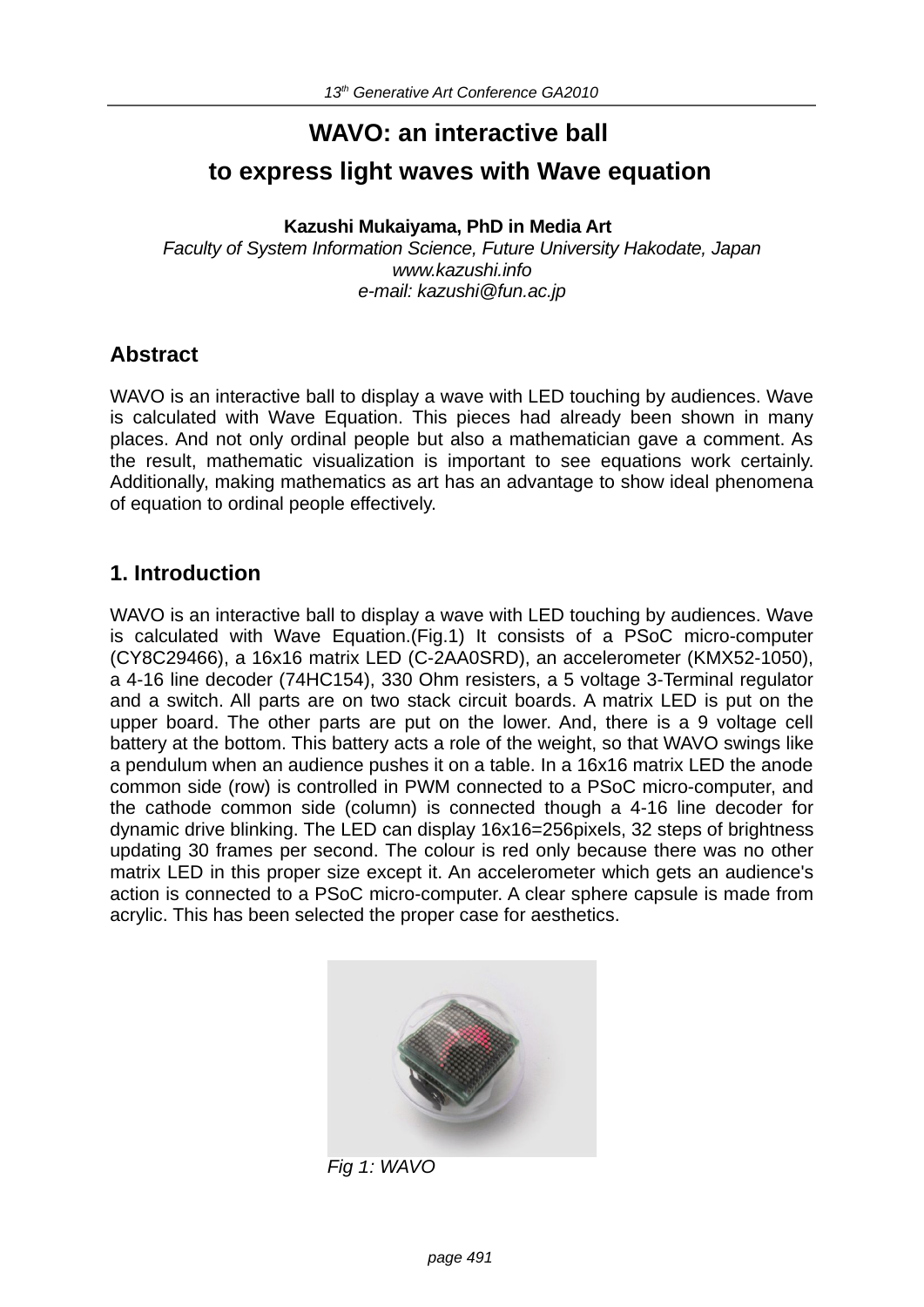# **2. Related Works**

Moriwaki's "Rayo=Graphy" [1] is a big board hanging on wall, attached many LEDs and light sensors in a grid pattern. Each LED turn off if there is a light and turn on if not. Therefore, an audience's shadow shines when he/she stands in front of it.(Fig.2)

Kimoto's "Imaginary Numbers" [2] is computer graphics generated dots made with one of non-liner dynamics formulas. We can see wonderful images generated by numbers. (Fig.3)

Hiruta's "Mr. Rolling" [3] is a 80 mm diameter cylinder displaying a human abstract character on a red LED. This abstract character, "Mr. Rolling" is animated comically in the cylinder. Once an audience pushes it, it rolls like a car wheel and "Mr. Rolling" begins to run inside like a hamster. (Fig.4)



*Fig 2: Rayo=Graphy[1] Fig 3:*



*Imaginary!Numbers[2]*



*Fig 4: Mr. Rolling[3]*

# **3. Wave Equation**

Wave equation is a partial differential equation which describes the diffusion of waves. Wave equation in two dimension is expressed as follows; [4]

$$
\frac{\partial^2 u}{\partial t^2} = v^2 \left( \frac{\partial^2 u}{\partial x^2} + \frac{\partial^2 u}{\partial y^2} \right)
$$
 (1)

In WAVO, there is a virtual dot which moves on the matrix LED surface sensing a tilt with an accelerometer. The micro-computer calculates wave topological values made by this dot with Wave equation. Then, WAVO expresses the light water surface mapping wave values to LED brightness.

#### **4. Interview with Mathematician**

Not Only ordinal people but also a mathematician who researches Nonlinear Wave Equations appreciated WAVO. He mentioned that he had a confident about reliability of Mathematics.

As he said, "Mathematics is considered just in an ideal world. And mathematicians are interested in not making new equations but certifications to combine equations."